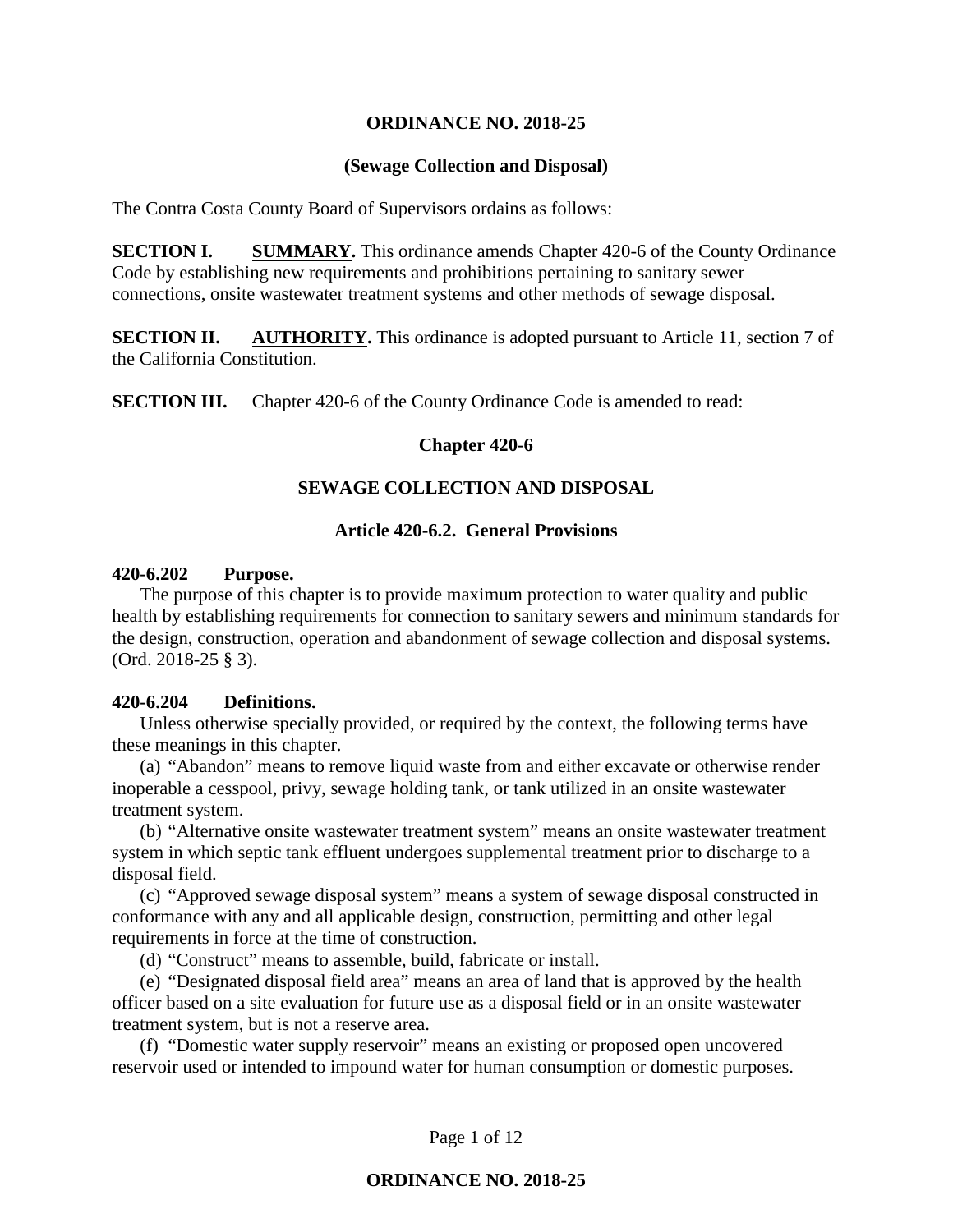"Domestic water supply reservoir" includes a planned reservoir where the water impounder states in writing to the board its intent to install or construct the reservoir, and satisfies the board that it has appropriate rights in the land and the ability to finish and maintain the reservoir.

(g) "Drainage area" of a domestic water supply reservoir means all the land that can drain into the reservoir, whether or not the topographical configuration is artificially or naturally caused.

(h) "Health officer" means the county health officer and his or her duly authorized deputies and subordinates.

(i) "Improperly functioning," as applied to a sewage collection or disposal system, means allowing sewage to escape to the surface of the ground, allowing sewage to return to the structure served by the system, allowing leaks, or preventing fixtures from draining.

(j) "Onsite wastewater treatment system" means a sewage treatment and disposal system that includes a septic tank and disposal field, serves one or more structures on only one lot, and is projected to receive a sewage flow of 10,000 gallons or less per day.

(k) "Pit privy" means a structure with no water supply that consists of shelter built over a pit with an unlined bottom and is used for the disposal of human waste.

(l) "Plumbing fixture" means a receptacle, device, appliance or other fixture that discharges wastewater to a drainage system.

(m)"Primary components" of an onsite wastewater treatment system means the septic tank, area(s) of land used for one or more disposal fields, pump tank and supplemental treatment unit, if any.

(n) "Reserve area" means an area of land that is approved by the health officer for future use as a replacement disposal field in an onsite wastewater treatment system.

(o) "Sanitary sewer" means a wastewater collection system, owned and operated by a public agency with legal authority to collect wastewater from structures within the territorial jurisdiction of the public agency, that collects wastewater and conveys it through a system of sewer pipes to a treatment works prior to disposal.

(p) "Septic tank-chemical toilet cleaner" means (1) a person engaged in the business of cleaning, or who cleans, septic tanks, sewage holding tanks, onsite wastewater treatment systems, privies, cesspools or seepage pits, or (2) a person engaged in the business of providing or cleaning, or who provides or cleans, chemical toilets.

(q) "Sewage" means liquid waste that contains or may be contaminated with human or animal excrement or offal.

(r) "Sewage disposal system" means any system of sewage disposal, including but not limited to an onsite wastewater treatment system, that is designed to serve one or more structures.

(s) "Sewage regulations" means sewage collection and disposal regulations adopted by the board under Section 420-6.606.

(t) "Vault privy" means a structure with no water supply that consists of a shelter built over a subsurface vault and is used for the collection of human waste.

(u) "Wastewater" means liquid waste, including but not limited to sewage. (Ords. 2018-25 § 3, 81-30 § 1, 74-67 § 3, 68-16 § 2, Ord. 1440 § 1).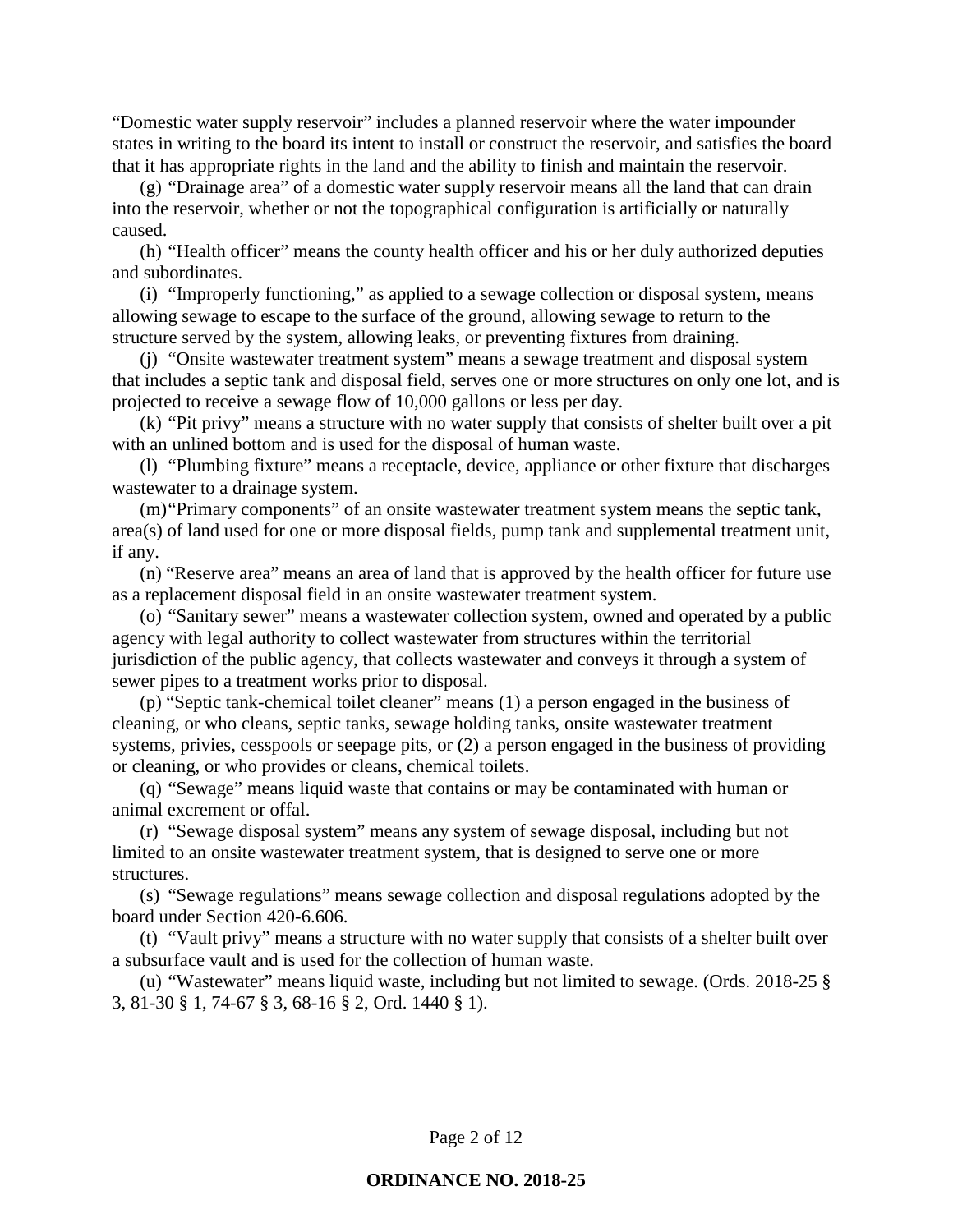# **Article 420-6.4. Sewer Connection**

# **420-6.402 Sewer availability.**

A sanitary sewer is considered available for connection to a structure requiring sewage disposal if:

(a) The entity operating the sanitary sewer indicates in writing that the proposed structure can be connected to the sanitary sewer;

(b) The sanitary sewer is in a thoroughfare or right of way abutting the lot or premises where the structure is located or proposed to be located; and

(c) The sanitary sewer or any building or exterior drainage facility connected thereto is located within 200 feet of the structure. (Ords. 2018-25 § 3, 81-30 § 1, 74-67 § 3, 1440 § 1).

# **420-6.404 Sewer connection required; exceptions.**

Every structure in which plumbing fixtures have been or are proposed to be installed, and all plumbing fixtures and sanitary drainage systems or parts thereof, must be connected to either a sanitary sewer or an alternative means of sewage collection or disposal in accordance with Subsections (a) or (b) of this section.

(a) Approved sewage disposal system.

(1) A structure may be connected to an approved sewage disposal system if the health officer determines that a sanitary sewer is not available for connection under Section 420-6.402.

(2) A structure connected to an approved sewage disposal system prior to the effective date of this section may remain connected to that system.

(3) An addition to or remodeled portion of a structure may be connected to an approved sewage disposal system in accordance with applicable standards set forth in the sewage regulations if the structure is served by and was connected to the system before a sanitary sewer became available for connection to the structure, except as otherwise provided in Section 420- 6.602 or Chapter 78-2.

(b) Sewage holding tank system.

(1) General. A structure that contains plumbing fixtures may be connected to a sewage holding tank system for sewage collection if:

(A) The health officer determines that a sanitary sewer is not available for connection under Section 420-6.402;

(B) The sewage holding tank system will replace an approved sewage disposal system that is or has been serving the structure;

(C) The owner of the structure obtains a sewage holding tank permit under Section 420-6.1002; and

(D) One of the following applies:

(i) The sewage holding tank system will serve the structure only until replacement of the approved sewage disposal system with a new onsite wastewater treatment system; or

(ii) The approved sewage disposal system to be replaced is improperly functioning and the health officer has determined that there is no suitable area on the lot where the structure is located for an onsite wastewater treatment system.

(2) Public agencies. A structure that contains plumbing fixtures and is owned by a public agency may be connected to a sewage holding tank system for sewage collection if: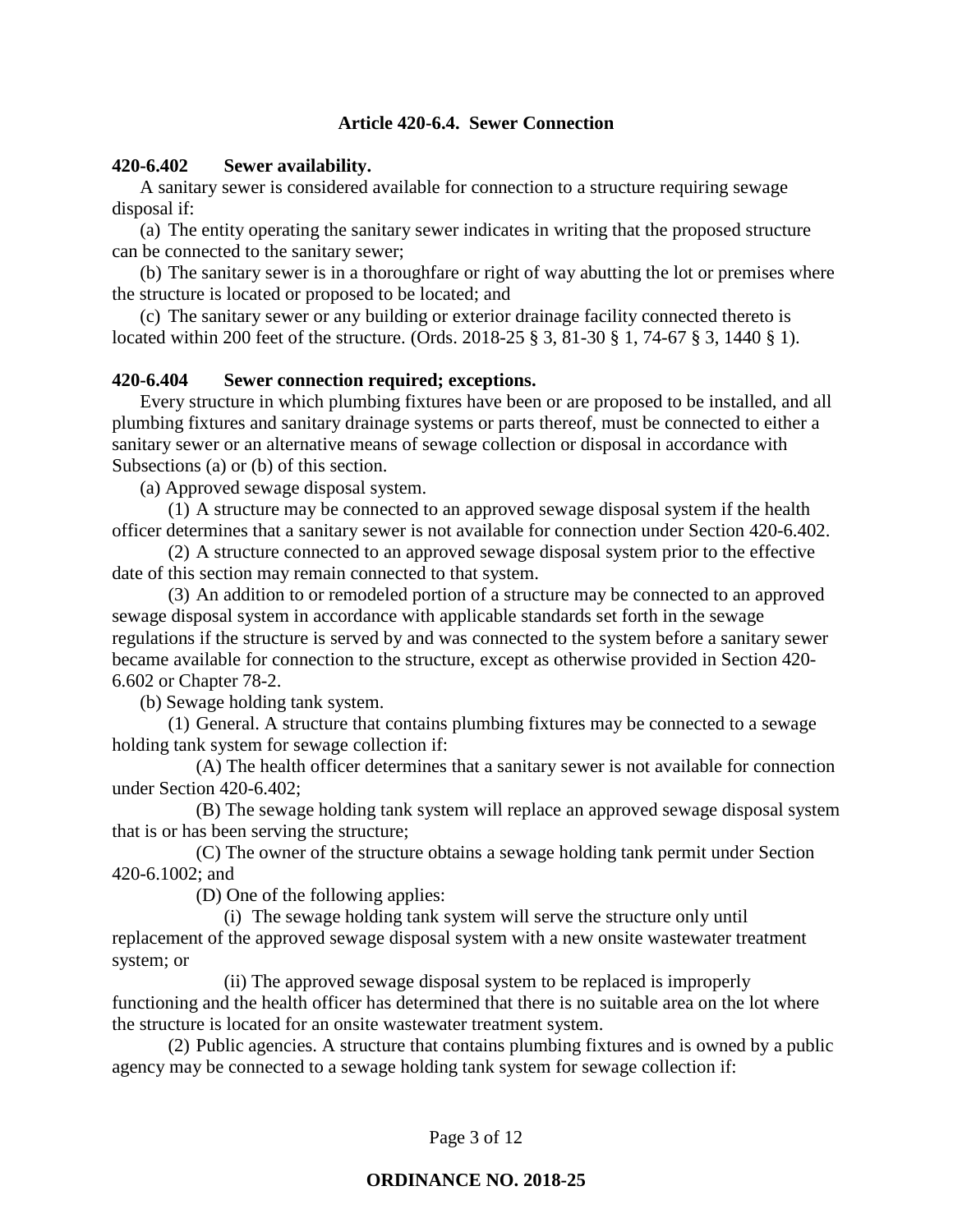(A) The health officer determines that a sanitary sewer is not available for connection under Section 420-6.402;

(B) The structure cannot be connected to a new onsite wastewater treatment system in accordance with applicable laws and regulations;

(C) The sewage holding tank system is owned and operated by the public agency; and

(D)The public agency obtains a sewage holding tank permit under Section 420- 6.1002.

(3) Temporary structures. A temporary structure that contains plumbing fixtures may be connected to a sewage holding tank system if the system was incorporated into the original design of the temporary structure. As used in this subsection, "temporary structure" means a structure that is placed at the site of a permitted construction project for use only during the project and then removed at the conclusion of the project. (Ords. 2018-25 § 3, 81-30 § 1).

# **Article 420-6.6. Enforcement**

### **420-6.602 Prohibitions.**

A person may not do any of the following:

(a) Build a structure that will contain plumbing fixtures without first lawfully connecting the lot where the structure will be located to a sanitary sewer or having an approved sewage disposal system that is designed to and may lawfully serve the structure.

(b) Remodel any portion of, or construct an addition to, a structure containing plumbing fixtures without first lawfully connecting the structure to a sanitary sewer or an approved sewage disposal system that is designed to serve the structure.

(c) Construct, modify in any way, relocate any part of, or take any action to connect a structure to, a sewage disposal system that is not an onsite wastewater treatment system.

(d) Discharge or deposit sewage to the surface of the ground.

(e) Have, use or operate an improperly functioning sewage collection or disposal system.

(f) Use a sewage disposal system that is not an approved sewage disposal system.

(g) Construct or have a privy except as expressly authorized by law. (Ords. 2018-25 § 3, 81- 30 § 1, 1440 § 2, 640 §§ III-1, III-3, V-2).

#### **420-6.604 Building permits; certificates of occupancy.**

(a) Restriction on issuance of building permits.

(1) If a structure is, or is proposed to be, located outside the territorial boundaries of any public entity with legal authority to provide wastewater collection services, or in an area where connection to a sanitary sewer is otherwise not available to the structure, and plumbing fixtures have been or are proposed to be installed in the structure, a building permit will not be issued to build, remodel any portion of, or construct an addition to the structure unless the health officer has approved, in writing, a method of sewage collection or disposal for the structure.

(2) If a structure is, or is proposed to be, located in an area where connection to a sanitary sewer is available to the structure, plumbing fixtures have been or are proposed to be installed in the structure, and connection to a sanitary sewer is not proposed, a building permit will not be issued to build, remodel any portion of, or construct an addition to, the structure unless the health officer has approved, in writing, a method of sewage collection or disposal for the structure.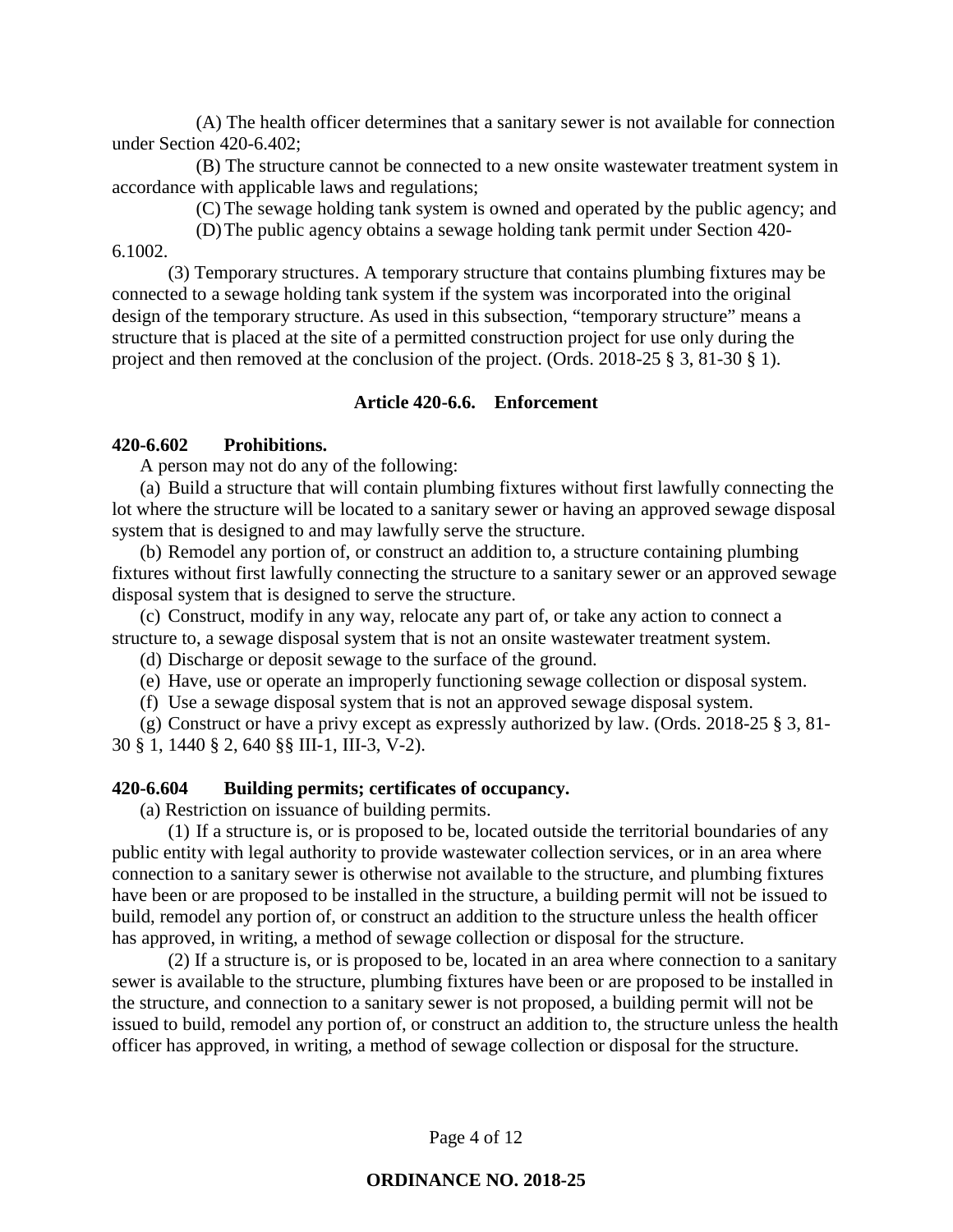(3) A building permit will not be issued to build a structure located on a lot where an approved sewage disposal system, reserve area or designated disposal field area is located unless the health officer has approved, in writing, the proposed location of the structure.

(b) Restriction on issuance of certificates of occupancy.

(1) If a structure is located outside the territorial boundaries of any public entity with legal authority to provide wastewater collection services, or in an area where connection to a sanitary sewer is otherwise not available to the structure, and plumbing fixtures have been installed in the structure, a certificate of occupancy will not be issued to use or occupy the structure, or portion of the structure, unless the health officer has approved, in writing, a method of sewage collection or disposal for the structure.

(2) If a structure is located in an area where connection to a sanitary sewer is available to the structure, plumbing fixtures have been installed in the structure, and connection to a sanitary sewer is not proposed, a certificate of occupancy will not be issued to use or occupy the structure, or portion of the structure, unless the health officer has approved, in writing, a method of sewage collection or disposal for the structure.

(c) Application to health officer.

(1) A building permit applicant who proposes to build, remodel, or construct an addition to a structure described in Subsection (a)(1) of this section must submit a written application to the health officer for review and approval of a proposed method of sewage collection or disposal for the structure.

(2) A building permit applicant who proposes to build, remodel, or construct an addition to a structure described in Subsection (a)(2) of this section must submit a written application to the health officer for review and approval of the proposed method of sewage collection or disposal for the structure if the applicant does not propose to connect the structure to a sanitary sewer.

(3) A building permit applicant who proposes to build a structure in a location described in Subsection (a)(3) of this section must submit an application to the health officer for review and approval of the proposed location of the structure.

(4) An applicant for a certificate of occupancy of a structure described in Subsection (b)(1) of this section must submit a written application to the health officer for review of the proposed method of sewage collection or disposal for the structure.

(5) An applicant for a certificate of occupancy of a structure described in Subsection (b)(2) of this section must submit a written application to the health officer for review of the proposed sewage collection or disposal method for the structure if the applicant does not propose to connect the structure to a sanitary sewer.

(d) Determination.

(1) If the health officer finds, based on his or her review of an application submitted under Subsection  $(c)(1)$  or  $(c)(2)$  of this section, that a proposed method of sewage collection or disposal conforms to the applicable requirements in this chapter and the sewage regulations, the health officer will approve the proposed method of sewage collection or disposal. The health officer will not approve the proposed method of sewage collection or disposal, and the building inspection director will not issue the building permit, if the health officer finds that the proposed method of sewage collection or disposal does not conform to a provision of this chapter or the sewage regulations.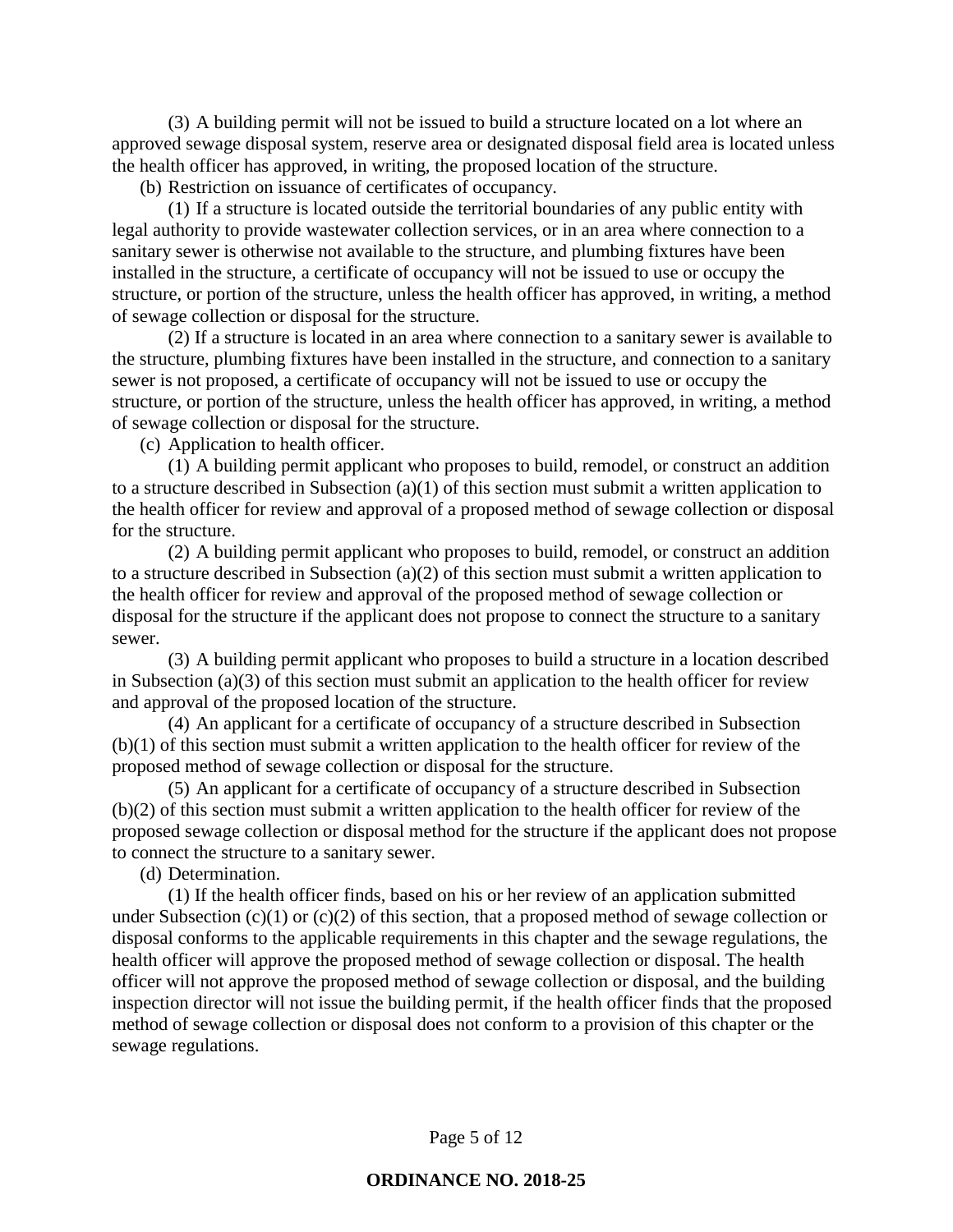(2) If the health officer finds, based on his or her review of an application submitted under Subsection (c)(3) of this section, that construction of a proposed structure will not interfere with the use of a necessary approved sewage disposal system, reserve area or designated disposal field area, the health officer will approve the proposed location of the structure. The health officer will not approve the proposed location of the structure, and the building inspection director will not issue the building permit, if the health officer determines that construction of the structure would interfere with the use of a necessary approved sewage disposal system, reserve area or designated disposal field area.

(3) If the health officer finds, based on his or her review of an application submitted under Subsection (c)(4) or (c)(5) of this section, that a proposed method of sewage collection or disposal conforms to the applicable requirements in this chapter and the sewage regulations, the health officer will approve the proposed method of sewage collection or disposal. The health officer will not approve the proposed method of sewage collection or disposal, and the building inspection director will not issue the certificate of occupancy, if the health officer finds that the proposed method of sewage collection or disposal does not conform to a provision of this chapter or the sewage regulations. (Ords. 2018-25 § 3, 81-30 § 1, 1752 § 4, 1440 §§ 4, 9, 640 §§ II-7, III-6).

# **420-6.606 Regulations.**

The health officer may propose regulations to make more detailed or specific the provisions of this chapter. The regulations are not effective unless adopted by the board by resolution. The health officer is responsible for the enforcement of this chapter and all adopted regulations. (Ords. 2018-25 § 3, 81-30 § 1, 640 § 1).

# **420-6.608 Investigations.**

To the extent allowed by law, whenever necessary to enforce any provision of this chapter, the health officer may inspect any property to determine compliance with applicable provisions and requirements of this chapter or enter for the purpose of abatement as provided in Chapter 14- 6 of this code. Entry may be made at any reasonable time upon advance notice to the owner or occupant of the property. If entry is refused, the health officer is authorized to proceed pursuant to Code of Civil Procedure section 1822.50 and following, and pursue any and all other remedies provided by law, to secure entry. (Ords. 2018-25 § 3, 81-30 § 1, 74-67 § 2, 1440 § 7).

### **420-6.610 Nuisance abatement.**

(a) Abatement. Any installation made or condition existing in violation of this chapter is declared to be a public nuisance, and in addition to any other remedy available under the law, may be abated pursuant to Article 14-6.4.

(b) Emergency Abatement. If the health officer finds that a violation has created an emergency condition endangering the public health, the health officer may summarily abate the condition in accordance with Article 14-6.4. (Ords. 2018-25 § 3, 88-88 § 10, 81-30 § 1).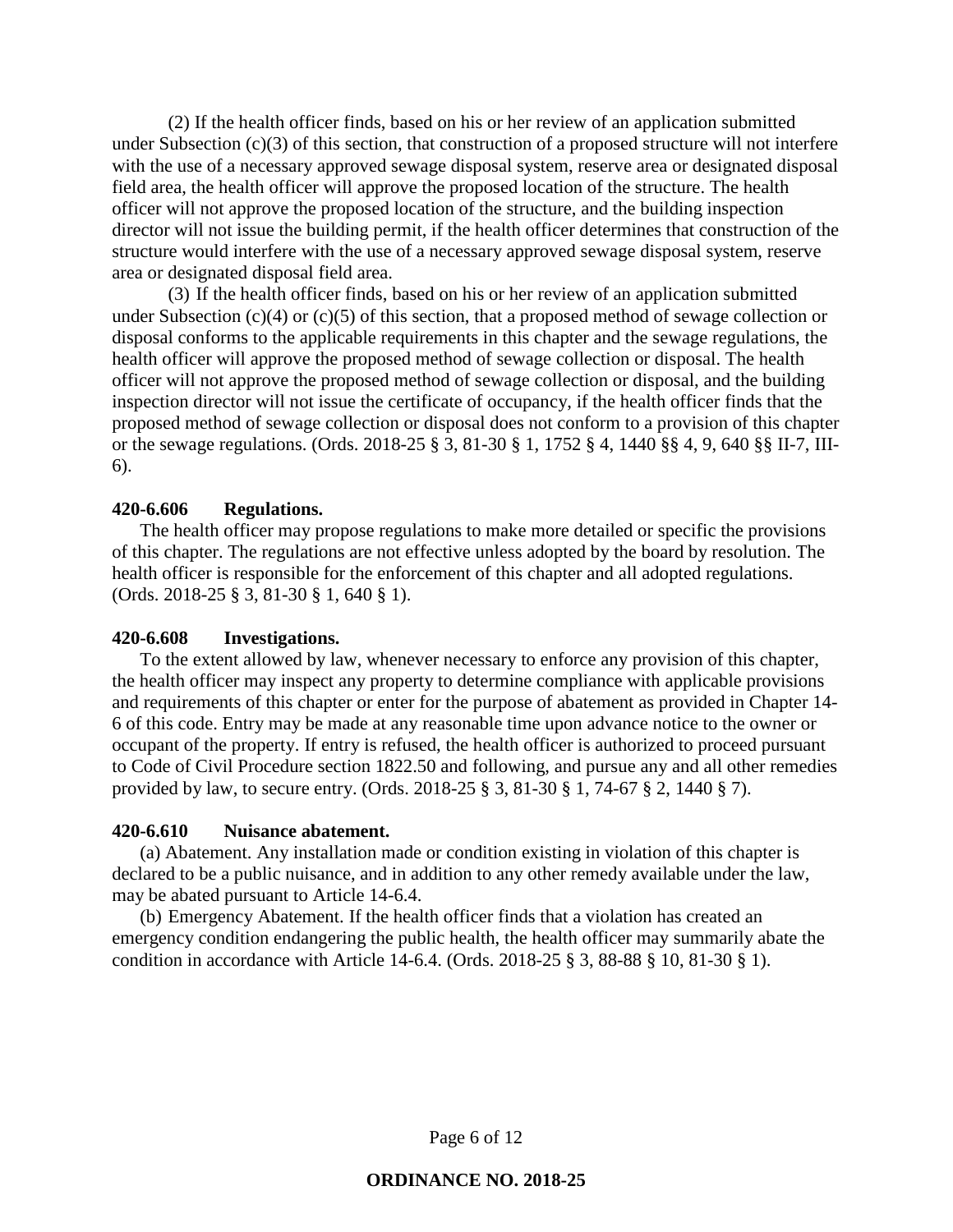### **Article 420-6.8. Sewage Disposal Systems**

### **420-6.802 Site.**

An onsite wastewater treatment system may be constructed only on a site that conforms to applicable setbacks and groundwater depth, ground slope, soil depth and percolation rate standards specified in the sewage regulations. (Ord. 2018-25 § 3).

#### **420-6.804 Design.**

(a) Sewage flow. An onsite wastewater treatment system must be sized to accommodate the maximum volume of sewage that the system is projected to receive in a 24-hour period.

(b) Components. The septic tank, transport lines, pump tank, disposal field and any supplemental treatment unit in an onsite wastewater treatment system constructed under Subsection  $420-6.404(a)(1)$ , and the reserve area for the system, must conform to all applicable design standards set forth in the sewage regulations. (Ord. 2018-25 § 3.)

#### **420-6.806 Construction permits.**

(a) The construction, alteration, relocation or replacement of an onsite wastewater treatment system, or any primary components thereof, may be lawfully performed only under a valid construction permit issued by the health officer. "Alteration," as used in this section, means a change that causes an onsite wastewater treatment system, or primary component thereof, to function in a manner that is inconsistent with the design approved by the health officer, including but not limited to a change in design daily sewage flow and the installation of supplemental treatment units.

(b) The construction, alteration, relocation or replacement of an onsite wastewater treatment system, or any primary components thereof, may be lawfully performed only if the health officer has determined that a sanitary sewer is not available for connection to the structure to be served by the system.

(c) All work on an onsite wastewater treatment system under a construction permit issued under Section 420-6.808 must be inspected and approved by the health officer prior to use of the onsite wastewater treatment system. (Ord. 2018-25 § 3).

### **420-6.808 Permit procedure.**

(a) Application; issuance. An application for a construction permit required under Section 420-6.806 or 420-6.1004 must be submitted to the health officer. The health officer will accept an application for a construction permit only if the application is complete and accompanied by payment of a permit fee established by the board by resolution. The health officer will approve a permit application and issue a permit based solely on compliance with this chapter and the sewage regulations.

(b) Expiration. Every construction permit issued by the health officer under this chapter becomes void if the work authorized by the construction permit is not commenced within 180 days from the permit's date, or if the work is suspended or abandoned for 180 days without excuse satisfying the health officer as being beyond control of and remedy by the permittee. Work under a construction permit will be deemed to have commenced if at least one health officer inspection of construction has been completed within 180 days of the permit issuance

Page 7 of 12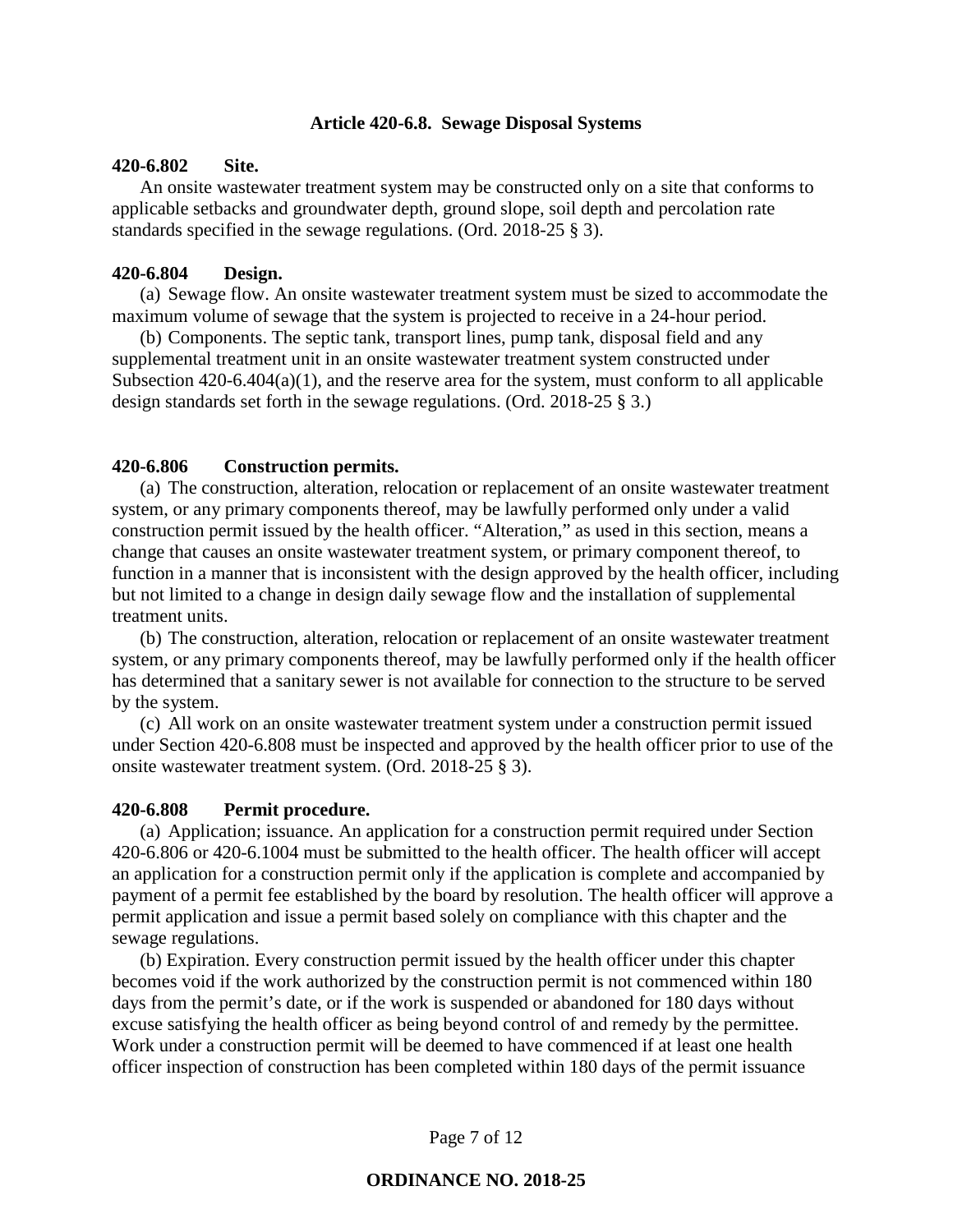date. Once a construction permit becomes void, a new construction permit must be obtained before any work is commenced or recommenced, and a new permit fee must be paid.

(c) Renewal. Any permittee holding an unexpired construction permit may apply to the health officer for a permit extension upon a showing of good and satisfactory reason acceptable to the health officer. If the permittee is unable to commence work within the time required by this section, the health officer may extend the time of the permit for a period not exceeding 180 days upon written request by the permittee. No permit may be renewed more than once.

(d) Permit not approval of violations. The issuance of a construction permit under this chapter will not be construed as a permit for an approval of any violation of this chapter or code or determination that the permittee is the owner of the subject property or otherwise authorized to do the work for which the permit has been issued. No construction permit presuming to give authority to violate or cancel the provisions of this chapter will be valid except insofar as the work that it authorizes is lawful. The issuance of a construction permit based on plans and specifications does not prevent the health officer from later requiring the correction of errors in the plans and specifications or from preventing work under the permit in violation of this chapter. (Ords. 2018-25 § 3, 81-30 § 1, 1752 § 3, 1468 § 1, 1440 § 7).

### **420-6.810 Alternative onsite wastewater treatment systems.**

(a) Mandatory use. Septic tank effluent must undergo supplemental treatment in an onsite wastewater treatment system if:

(1) The system utilizes a drip dispersal system;

(2) The system is located in an area where the depth from the natural grade to the anticipated highest seasonal level of groundwater is less than 3 feet;

(3) The system will receive high strength wastewater; or

(4) The system will replace another onsite wastewater treatment system and cannot meet the required horizontal setback from a public water well or a public water system's surface water intake point, unless the health officer makes both of the following two findings:

(A)There is no indication that the system to be replaced is adversely affecting the public water source; and

(B) There is limited potential that the replacement system could impact the public water source.

(b) Monitoring.

(1) The owner of an alternative onsite wastewater treatment system shall monitor the operation of the system for as long as the system remains in use, in accordance with the sewage regulations.

(2) A person may not use or operate an alternative onsite wastewater treatment system if the owner of that system fails to monitor that system in accordance with the sewage regulations.

(c) Mitigation measures.

(1) The owner of a replacement alternative onsite wastewater treatment system that does not conform to applicable horizontal setbacks from a public water well or a public water system's surface water intake point must comply with applicable mitigation measures set forth in the sewage regulations unless the health officer makes the findings set forth in Subsections  $(a)(4)(A)$  and  $(a)(4)(B)$  of this section.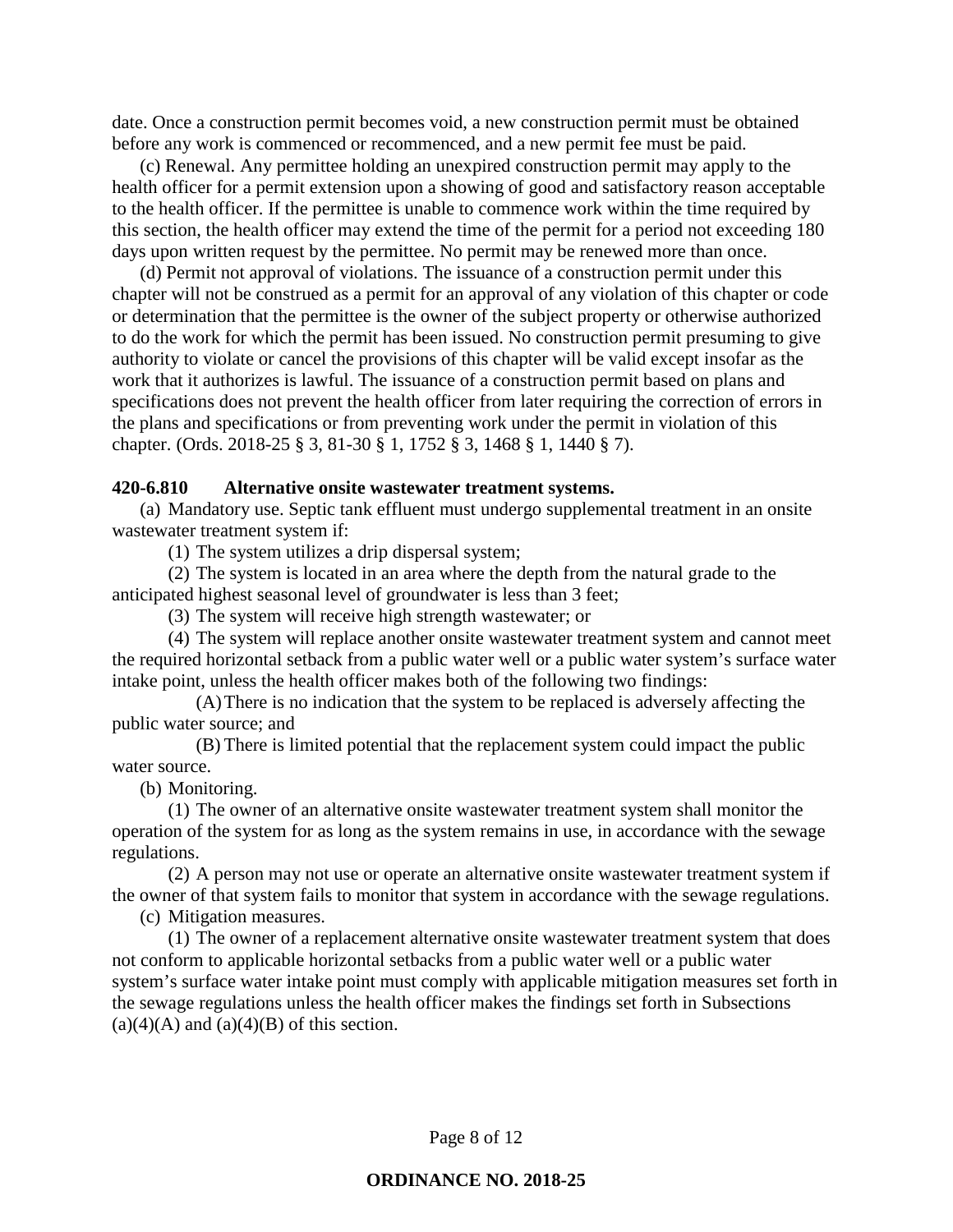(2) A person may not use or operate a replacement onsite wastewater treatment system described in Subsection (c)(1) of this section if the owner fails to comply with any applicable mitigation measure. (Ords. 2018-25 § 3, 2000-03 § 1, 81-30 § 1).

### **Article 420-6.10. Sewage Collection Systems**

### **420-6.1002 Sewage holding tank systems.**

(a) Site; design. The site and design of a sewage holding tank system under Subsection 420- 6.404(b)(1) or Subsection 420-6.404(b)(2) must conform to applicable horizontal setbacks and other standards set forth in the sewage regulations.

(b) Permits. The installation of a sewage holding tank system may be lawfully performed only under a valid sewage holding tank permit issued by the health officer. The permit procedures set forth in Section 420-6.808 apply to sewage holding tank permits.

(c) Health officer approval. All work under a sewage holding tank permit must be approved by the health officer prior to use of the sewage holding tank system.

(d) Termination of use.

(1) Use of a sewage holding tank system connected to a structure under Subsection 420-  $6.404(b)(1)(D)(i)$  must terminate upon completion of construction of a new onsite wastewater treatment system that will serve the structure or within 90 calendar days after commencement of use of the sewage holding tank system, whichever occurs first.

(2) Use of a sewage holding tank system connected to a structure under Subsection 420-  $6.404(b)(1)(D)(ii)$  or Subsection  $6.404(b)(2)$  must terminate within 90 calendar days after the health officer determines that connection to a sanitary sewer is available to the structure. (Ord. 2018-25 § 3.)

#### **420-6.1004 Vault privies.**

(a) A privy vault must be prefabricated and certified by the manufacturer as watertight.

(b) A vault privy may be constructed only on a site that conforms to the horizontal setbacks applicable to septic tanks.

(c) A vault privy may be lawfully constructed only under a valid construction permit issued by the health officer in accordance with the procedures set forth in Section 420-6.808.

(d) All work under a construction permit issued under this section must be inspected and approved by the health officer prior to use of the vault privy. (Ord. 2018-25 § 3.)

### **Article 420-6.12. Abandonment**

#### **420-6.1202 Sewage disposal systems.**

(a) Onsite wastewater treatment systems and cesspools must be promptly abandoned under a permit issued by the health officer if:

(1) The system or cesspool is replaced with a connection to a sanitary sewer, a new onsite wastewater treatment system or a sewage collection system.

(2) The system or cesspool was constructed in violation of any applicable laws or regulations; or

(3) Use of the system or cesspool has ceased.

(b) Pit privies must be promptly abandoned under a permit issued by the health officer if: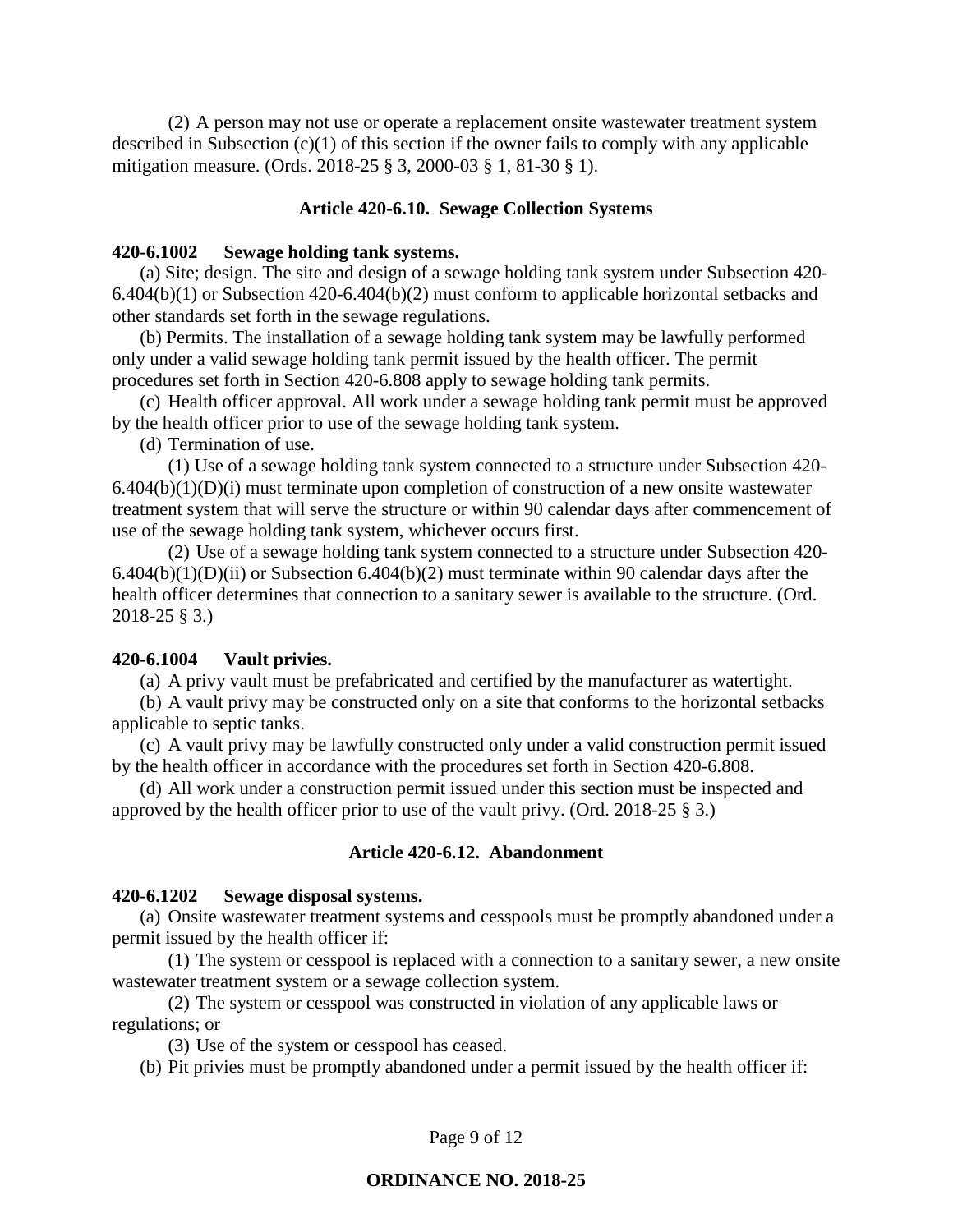(1) The pit is filled with human waste to a point that is 24 inches or less below the surface of the ground adjacent to the pit; or

(2) The pit privy was constructed in violation of any applicable laws or regulations. (Ord. 2018-25 § 3.)

### **420-6.1204 Sewage collection systems.**

(a) A sewage holding tank system must be promptly abandoned under a permit issued by the health officer if:

(1) The system is replaced with a connection to a sanitary sewer, an onsite wastewater treatment system or another sewage holding tank system;

(2) The system was constructed in violation of any applicable laws or regulations; or

(3) Use of the system has ceased.

(b)Vault privies. A vault privy must be promptly abandoned under a permit issued by the health officer if the vault privy was constructed in violation of any applicable laws or regulations. (Ord. 2018-25 § 3).

### **Article 420-6.14. Septic Tank-Chemical Toilet Cleaners**

### **420-6.1402 Registration.**

All septic tank-chemical toilet cleaners as defined in Subsection 420-6.204(p) are subject to the application and examination requirements set forth in Health and Safety Code sections 117415 and 117420. (Ord. 2018-25 § 3).

#### **420-6.1404 Operations.**

(a) Pumping and cleaning. A septic tank-chemical toilet cleaner must use all reasonable means to prevent the spillage of sewage. Any spilled sewage must immediately be removed and properly disposed of, and the area disinfected.

(b) Disposal. Sewage collected by a septic tank-chemical toilet cleaner must be disposed of only at a public facility that provides wastewater collection and treatment services.

(c) Reporting. No later than the tenth day of each month, a septic tank-chemical toilet cleaner shall submit a written report to the health officer in a form approved by the health officer that describes all pumping and cleaning operations conducted in the unincorporated area of the county in the previous month. (Ord. 2018-25 § 3).

#### **420-6.1406 Vehicles; other equipment.**

(a) Each vehicle utilized by a septic tank-chemical toilet cleaner in the course of collecting or transporting sewage must display a permit decal required under Section 413-3.806 and identification markings specified in the sewage regulations.

(b) All sewage collection tanks, pumps, pipes and hoses on vehicles used to collect or transport sewage must conform to all applicable design and construction standards set forth in the sewage regulations.

(c) All equipment utilized by a septic tank-chemical toilet cleaner in the course of collecting or transporting sewage must be made of durable and easily cleanable materials. (Ord. 2018-25 § 3).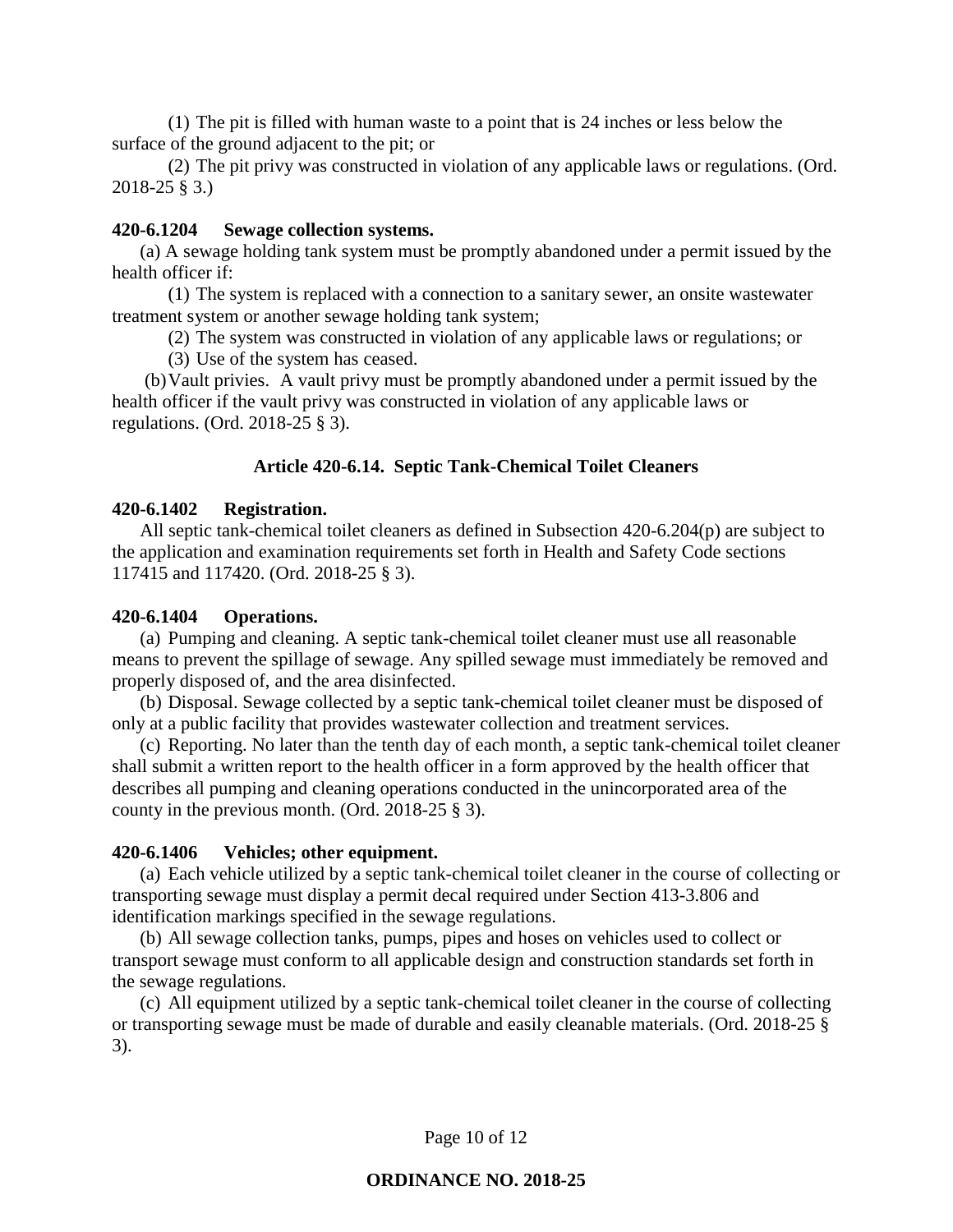### **420-6.1408 Chemical toilets.**

Chemical toilets must be designed, constructed, marked and operated in accordance with applicable standards set forth in the sewage regulations. (Ord. 2018-25 § 3).

### **Article 420-6.16. Subdivision Maps**

### **420-6.1602 Tentative maps.**

(a) General. The tentative map forwarded to the health officer for review under Section 94- 2.604 must show proposed provisions for sewage disposal, source of approved water supply, number of lots, the size of each lot, and contour lines at intervals of five feet or less.

(b) Health officer approval. The health officer will review the proposed tentative map for compliance with this chapter and the sewage regulations and in a timely manner report his or her conclusions thereon, together with any conditions recommended to insure such compliance, to the planning department. (Ords. 2018-25 § 3, 81-30 § 1, 1752 § 1, 1440 § 4, 640 § II-1).

#### **420-6.1604 Final maps; parcel maps.**

A final map or parcel map of a subdivision shall not be recorded unless the conditions recommended by the health officer and established by the advisory agency on approval of the tentative map of the subdivision have been satisfied. (Ords. 2018-25 § 3, 81-30 § 1, 1752 § 1, 1440 § 4, 640 § II-1).

### **Article 420-6.18. Appeals**

#### **420-6.1802 Appeals to health officer.**

An applicant objecting to or disagreeing with a permit denial under this chapter or the sewage regulations may appeal the denial to the health officer. Any request for an appeal hearing must be in writing and must be received by the health officer within ten days after notice of the decision was mailed. Any request for an appeal hearing must state the legal and factual basis for the appeal and be accompanied by payment of a fee established by the board by resolution. A hearing on the appeal will be held within fifteen days after the request for appeal is received by the health officer. The health officer will issue a written decision supported by written findings. The decision will be based on the applicant's compliance or noncompliance with this chapter or the sewage regulations. The health officer may not delegate the duty to hear appeals under this chapter to any subordinate. (Ords. 2018-25 § 3, 93-84 § 3, 81-30 § 1).

#### **420-6.1804 Other appeals.**

Whenever the provisions of this chapter have been incorporated by a city ordinance or code and are applicable as city regulations within the incorporated area of that city, any appeal of a decision of the health officer must be directed to and decided by the city council of the involved city or to such other hearing body that may be designated by the city council to hear such appeals. (Ords. 2018-25 § 3, 93-84 § 3, 81-30 § 1).